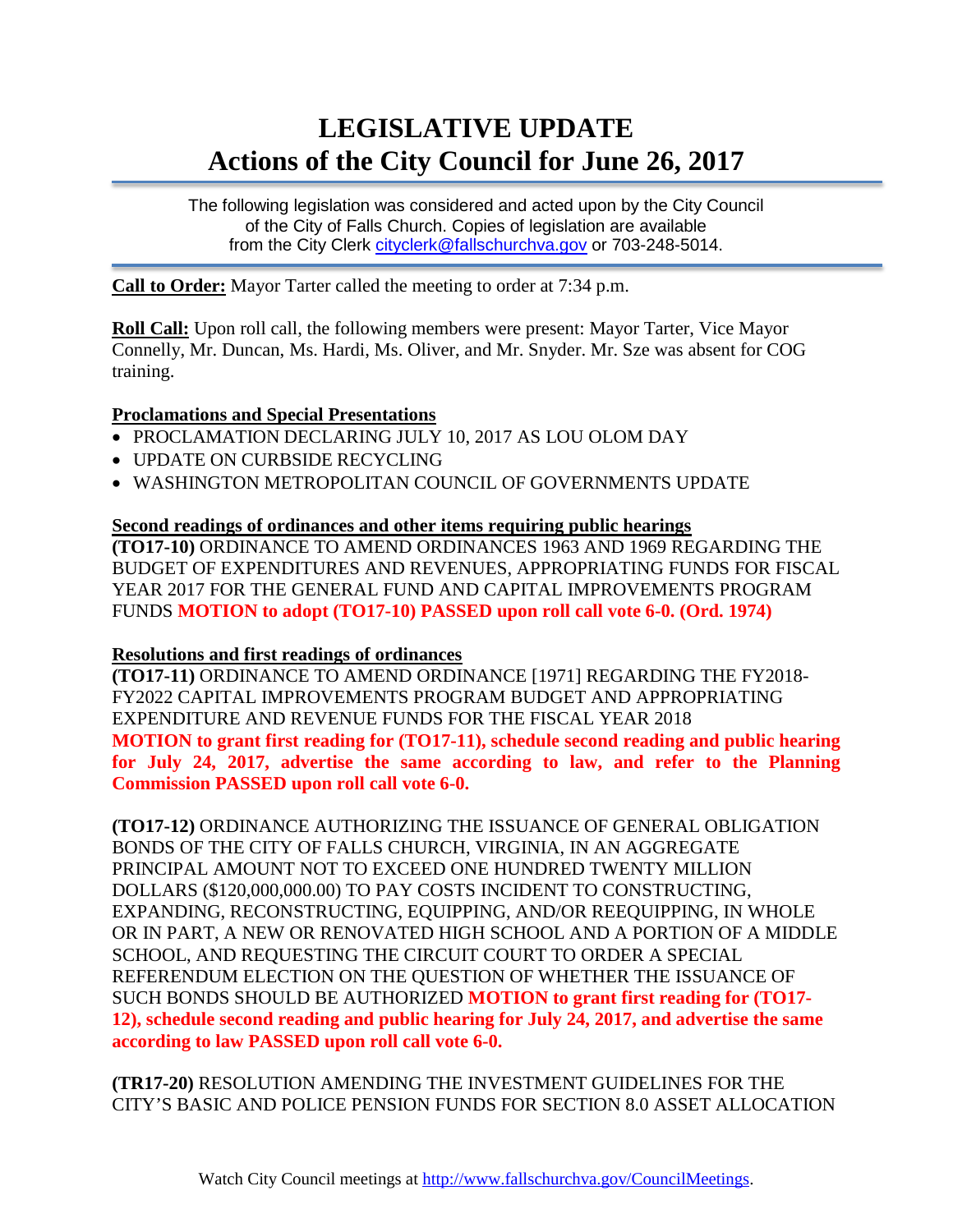BY REVISING THE ALLOWABLE RANGES FOR ASSET CLASSES WITH A TARGET PERCENTAGE FOR EACH ASSET CLASS **MOTION to adopt (TR17-20) PASSED upon roll call vote 6-0. (Res. 2017-18)**

## **Consent items**

- (CONSENT) AUTHORIZE THE CITY MANAGER, ON BEHALF OF THE CITY, TO AWARD A CONTRACT TO SAGRES CONSTRUCTION CORPORATION IN AN AMOUNT UP TO \$1,240,000 FOR THE SOUTH WASHINGTON UTILITY UNDERGROUNDING PROJECT
- (CONSENT) AUTHORIZE THE EXPENDITURE OF UP TO \$300,000 FOR FISCAL YEAR 2018 FOR JOB ORDER CONTRACTING SERVICES PER AN EXISTING CONTRACT WITH CENTENNIAL CONTRACTORS ENTERPRISES, INC. AND AUTHORIZE THE CITY MANAGER TO ANNUALLY RENEW THE CONTRACT ON BEHALF OF THE CITY, SUBJECT TO THE APPROPRIATION OF FUNDS BY CITY **COUNCIL**
- (CONSENT) AUTHORIZATION FOR THE MARY RILEY STYLES LIBRARY TO ISSUE A PURCHASE ORDER TO BAKER & TAYLOR IN AN AMOUNT UP TO \$175,000 FOR THE PURCHASE OF LIBRARY BOOKS, AUDIOBOOKS, COMPACT DISCS, AND DVDS FOR THE LIBRARY
- (CONSENT) AUTHORIZATION FOR THE MARY RILEY STYLES LIBRARY TO ISSUE A PURCHASE ORDER TO OVERDRIVE IN AN AMOUNT NOT TO EXCEED \$150,000 FOR THE PURCHASE OF EBOOKS AND EAUDIOBOOKS FOR ADULTS, CHILDREN AND TEENS OF THE LIBRARY
- (CONSENT) (TR17-25) RESOLUTION TO APPROVE THE CITY'S PARTICIPATION IN THE VIRGINIA MUNICIPAL LEAGUE'S INSURANCE POOL FOR FY 2018 AND TO AUTHORIZE THE RISK MANAGER/HUMAN RESOURCES DIRECTOR TO SIGN THE UPDATED MASTER AGREEMENT AND FISCAL YEAR 2018 RENEWAL
- (CONSENT) **(TR17-21)** RESOLUTION SETTING THE COMPENSATION OF THE CITY MANAGER FOR FISCAL YEAR 2018 **(Res. 2017-19)**
- (CONSENT) **(TR17-22)** RESOLUTION SETTING THE COMPENSATION OF THE CITY ATTORNEY FOR FISCAL YEAR 2018 **(Res. 2017-20)**
- (CONSENT) **(TR17-23)** RESOLUTION SETTING THE COMPENSATION OF THE CITY CLERK FOR FISCAL YEAR 2018 **(Res. 2017-21)**

**MOTION to approve Consent items PASSED upon roll call vote 6-0.**

# **Items removed from consent**

**(TR17-25)** RESOLUTION TO APPROVE THE CITY'S PARTICIPATION IN THE VIRGINIA MUNICIPAL LEAGUE'S INSURANCE POOL FOR FY 2018 AND TO AUTHORIZE THE RISK MANAGER/HUMAN RESOURCES DIRECTOR TO SIGN THE UPDATED MASTER AGREEMENT AND FISCAL YEAR 2018 RENEWAL **MOTION to adopt (TR17-25) PASSED upon roll call vote 5-0 (Mr. Snyder abstained). (Res. 2017-22)**

# **Other Business**

**(TO17-01)** AN ORDINANCE TO AMEND THE OFFICIAL ZONING DISTRICT MAP OF THE CITY OF FALLS CHURCH, VIRGINIA, BY REZONING A TOTAL OF